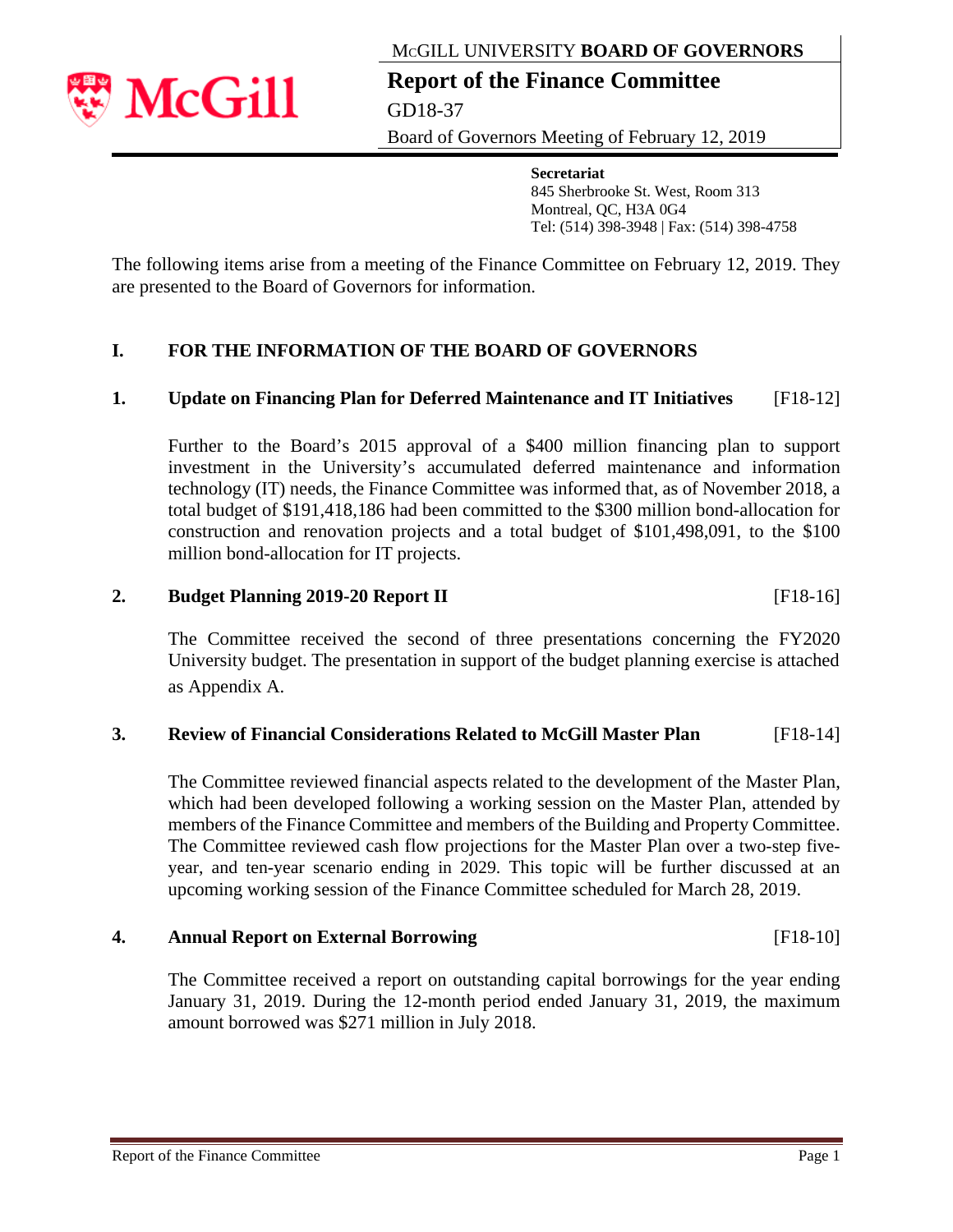#### **5. Updated Portrait of the University's Accumulated Deficit** [F18-11]

Pursuant to a request made by at the November 20, 2018 meeting, the Finance Committee was presented with an updated picture of the University's accumulated deficit which stood at \$128.4 million for Fiscal Year 2018. The Committee intends to receive an update at its next meeting.

#### **6. Update on the Royal Victoria Hospital Redevelopment Project** [F18-13]

The Committee received an update of the Royal Victoria Hospital Redevelopment (RVH) Project. Members were informed that the *protocole d'entente* (Memorandum of Understanding) between McGill, the *Ministère de l'Éducation et de l'Enseignement supérieur* (MEES) and the *Société québécoise des infrastructures* (SQI) was expected to be finalized in the coming weeks. The *protocole d'entente* will define roles and responsibilities related to the governance structure of the RVH Project. The Committee was also informed that Mr. Paul Landry was recently appointed as Executive Director, McGill Development Project on the Royal Victoria Site. Mr. Landry began his tenure on February 4, 2019.

#### **7. Report on Quarterly Financial Results for Fiscal** [F18-15] **Period Ended October 31, 2018**

The Committee received a quarterly report on the financial results for the period ended on October 31, 2018. The report included operational highlights, and a summary of overall revenues and expenses for the period ended October 31, 2018.

#### **8. Central Budget Process: Update and Heat Map Analysis** [F18-17]

Pursuant to a request made at the beginning of Fiscal Year 2018 by the Provost and Vice-Principal (Academic) that an internal audit of the central budget process be performed, the Committee received an update and heat map analysis of progress made on implementing the audit's recommendations. Of the 27 recommendations contained in the Internal Audit report, the Committee was informed that 19 were complete and 6 were in progress. An update is anticipated at the next meeting.

**END February 2019**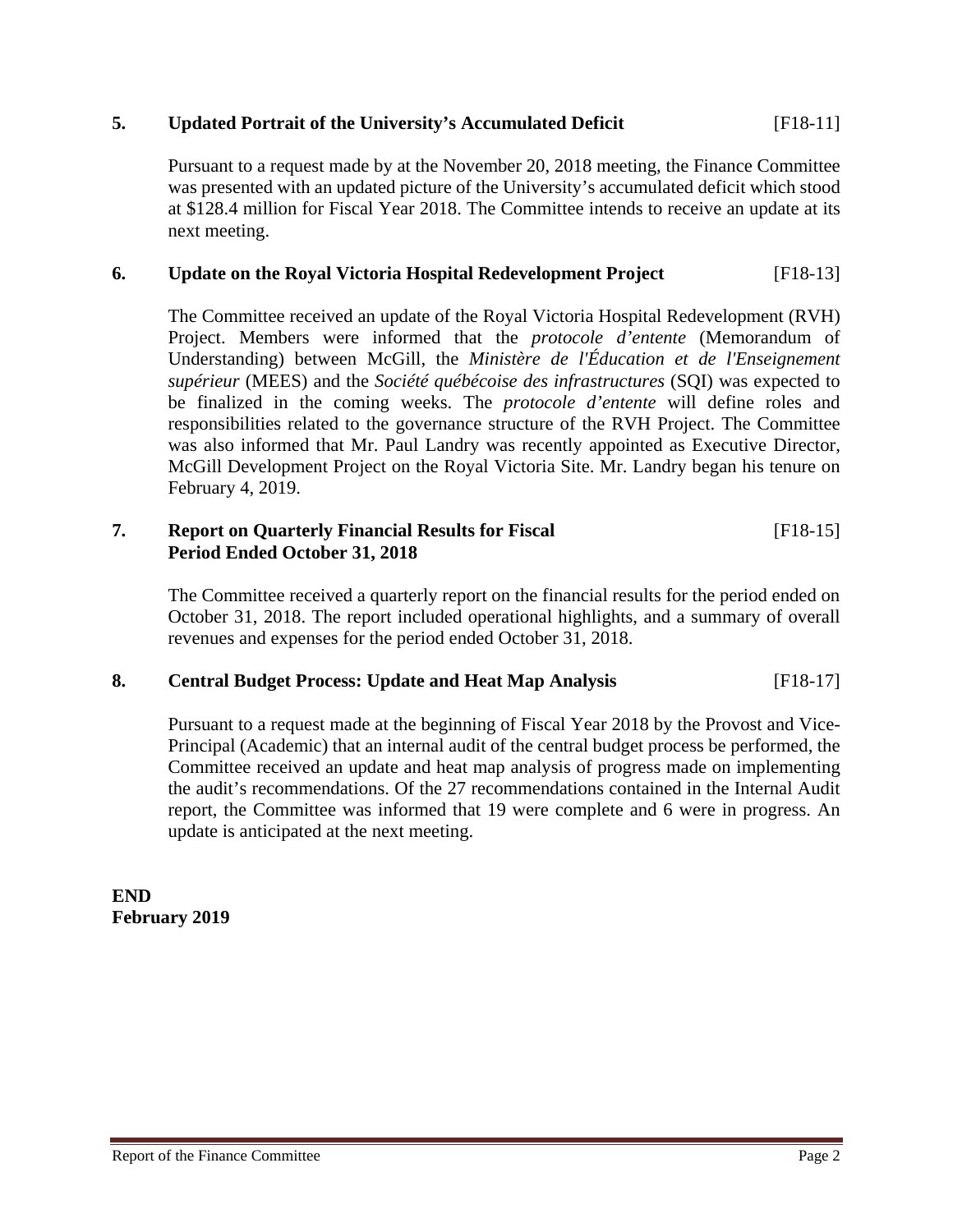**McGill** 

## **Budget Planning II**

## **FY2019 Outlookand Budget Hypotheses for FY2020-FY2024**

Presentation to the Board of Governors on February 14, <sup>2019</sup> DRAFT

Prof. Christopher Manfredi, Provost and Vice‐Principal (Academic)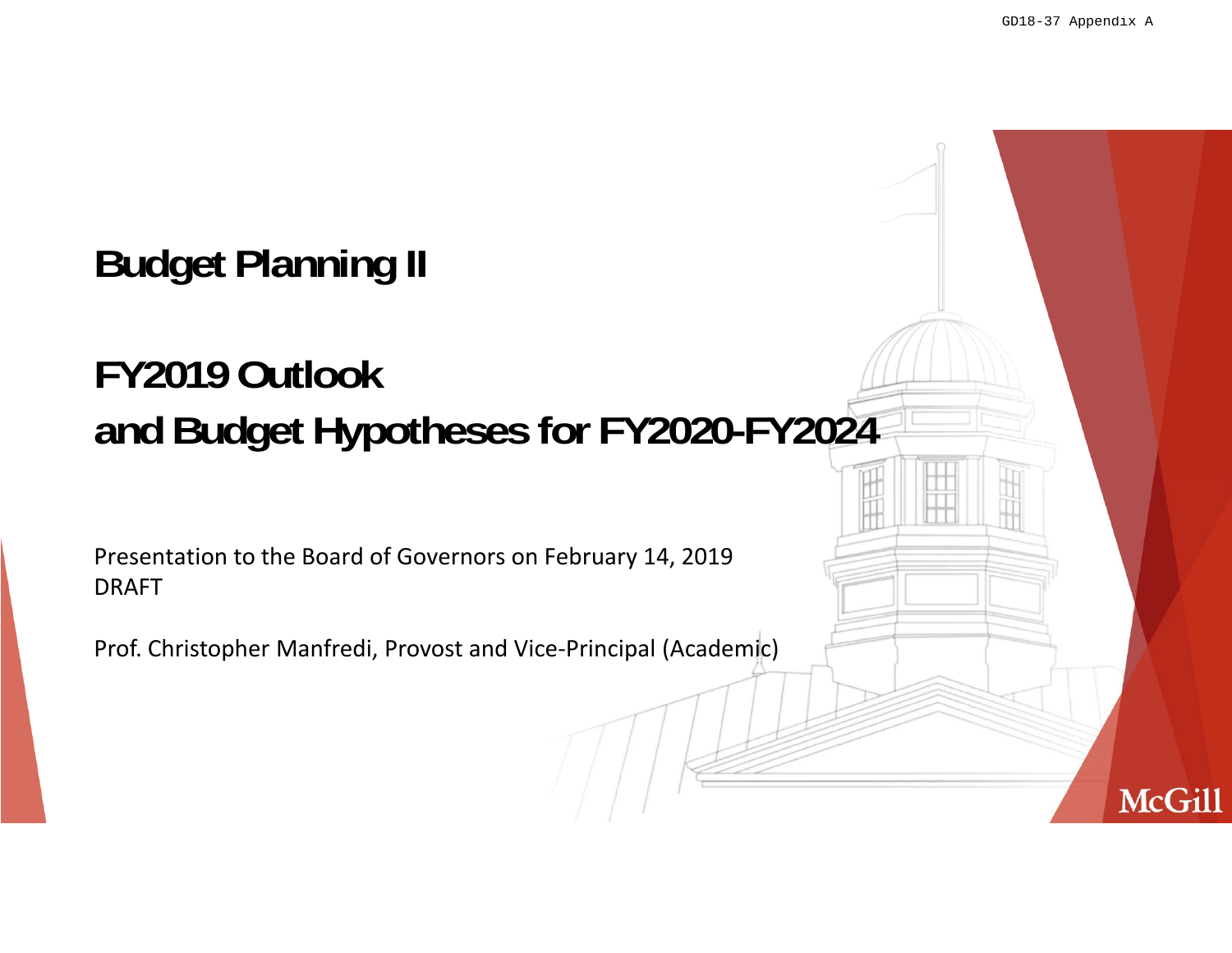# **FY2019 Outlook**

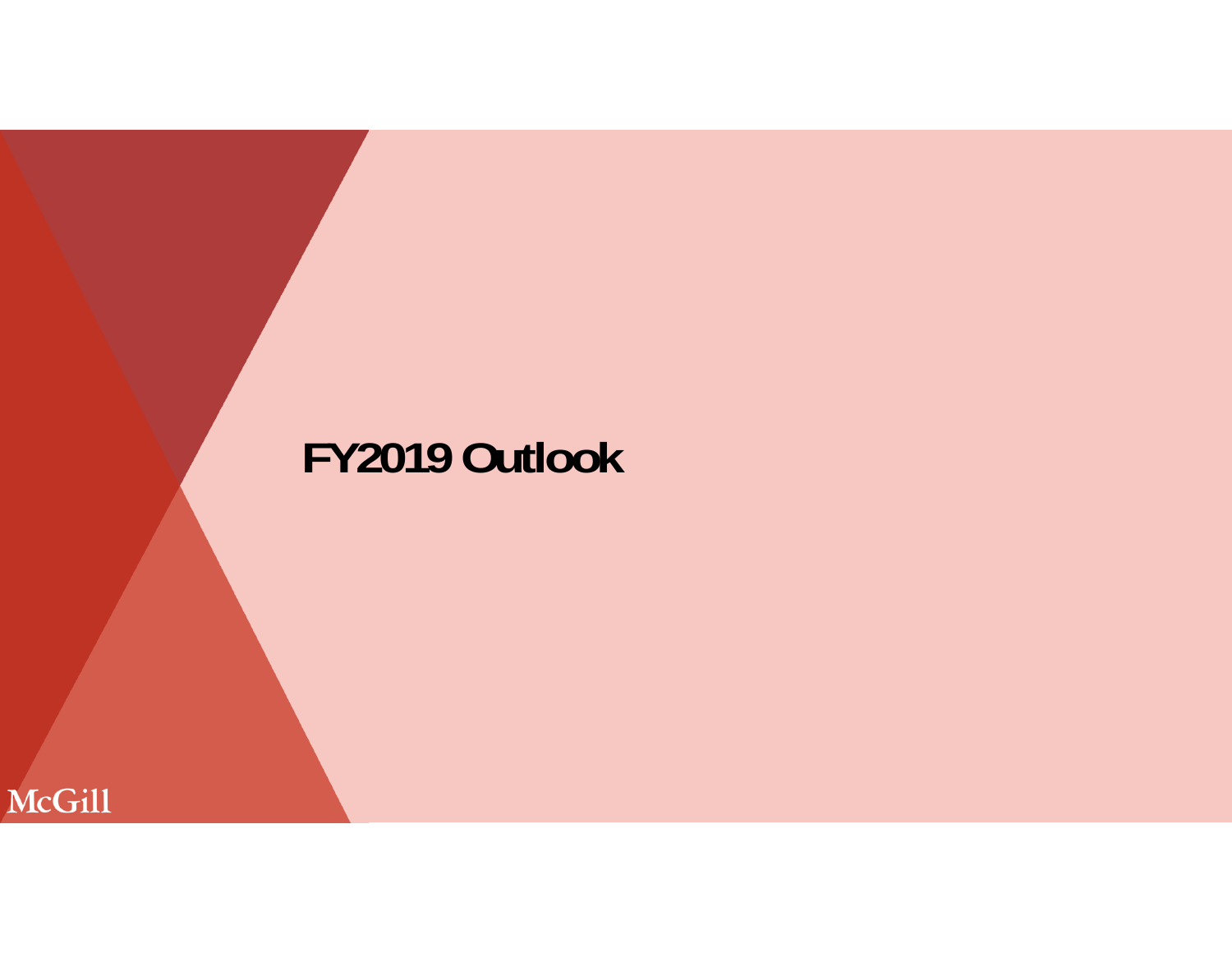#### **Safe Harbour Statement**

- ▶ This presentation provides an outlook of our revenue and expenses as of December 31, 2018.
- As previously noted in Budget Planning I, revenue and expense estimates come into clearer focus at this point.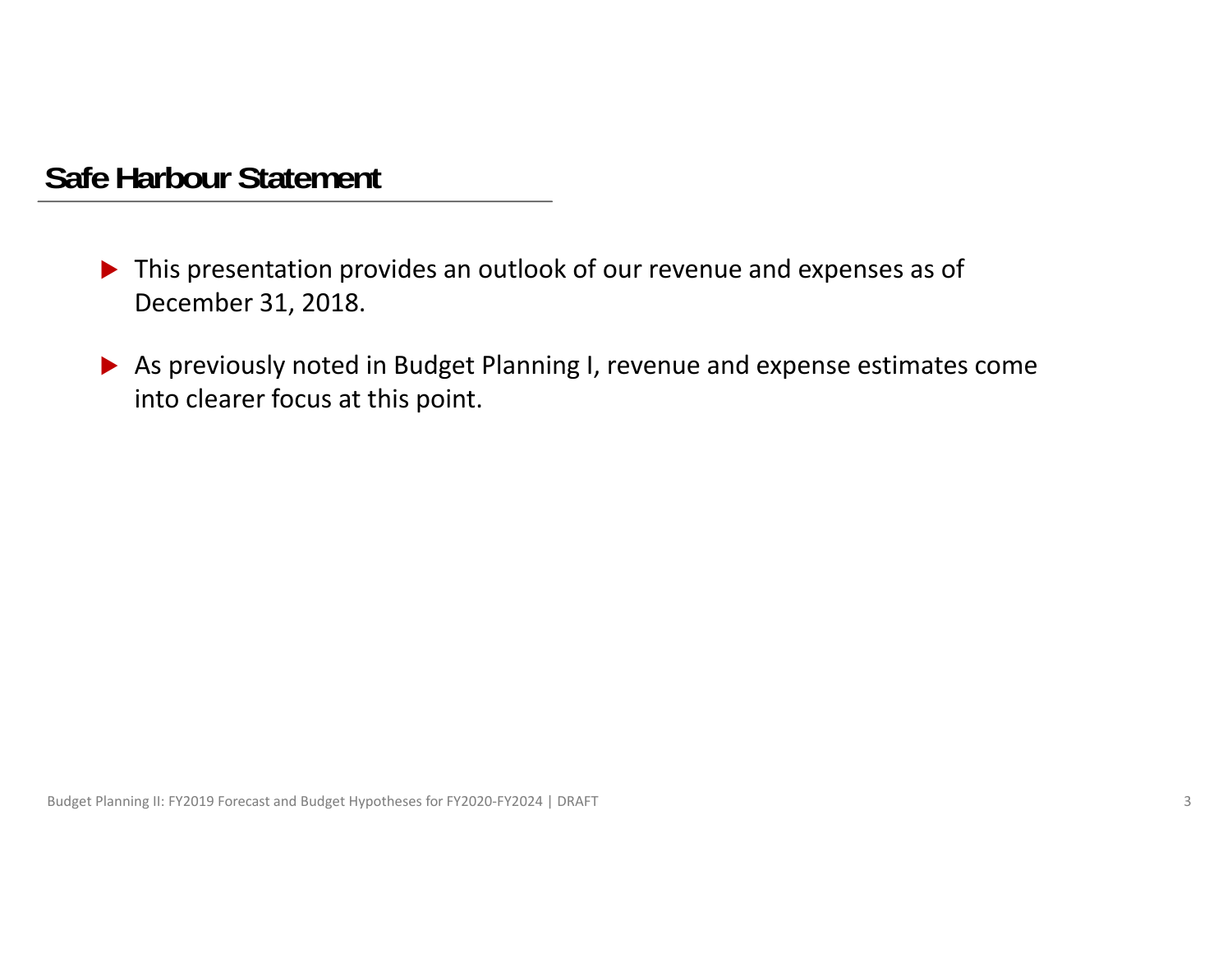#### **FY2019 Year-End Estimates – Unrestricted Funds (\$M)**

| Anticipated major budget variances for FY2019 (\$M)                 |           |              |
|---------------------------------------------------------------------|-----------|--------------|
| <b>FY2019 budgeted deficit</b>                                      | (\$15.4M) |              |
| Lower than budgeted other non-salary expenses                       |           | \$29.0M      |
| Higher than budgeted tuition & fees                                 |           | \$17.2M      |
| Higher than budgeted Provincial grants                              |           | \$15.5M<br>⊶ |
| Higher than budgeted sales of goods & services                      |           | \$7.5M       |
| Higher than budgeted endowment revenue (investment income)          |           | \$4.2M<br>H. |
| Lower than budgeted benefits expenses                               |           | \$2.5M       |
| Higher than budgeted building & occupancy costs                     | (52.2M)   |              |
| Higher than budgeted contract services                              | (55.8M)   |              |
| Higher than budgeted materials, supplies, and publications          | (57.5M)   |              |
| Higher than budgeted Support Staff and Academic salaries & payments | (57.8M)   |              |
| Higher than budgeted inter-fund transfers                           | (521.8M)  |              |
| Variations in all other revenue and expense categories              | (\$23.0M) |              |
| <b>FY2019 forecast</b>                                              | (57.5M)   |              |

Budget Planning II: FY2019 Forecast and Budget Hypotheses for FY2020‐FY2024 | DRAFT <sup>4</sup>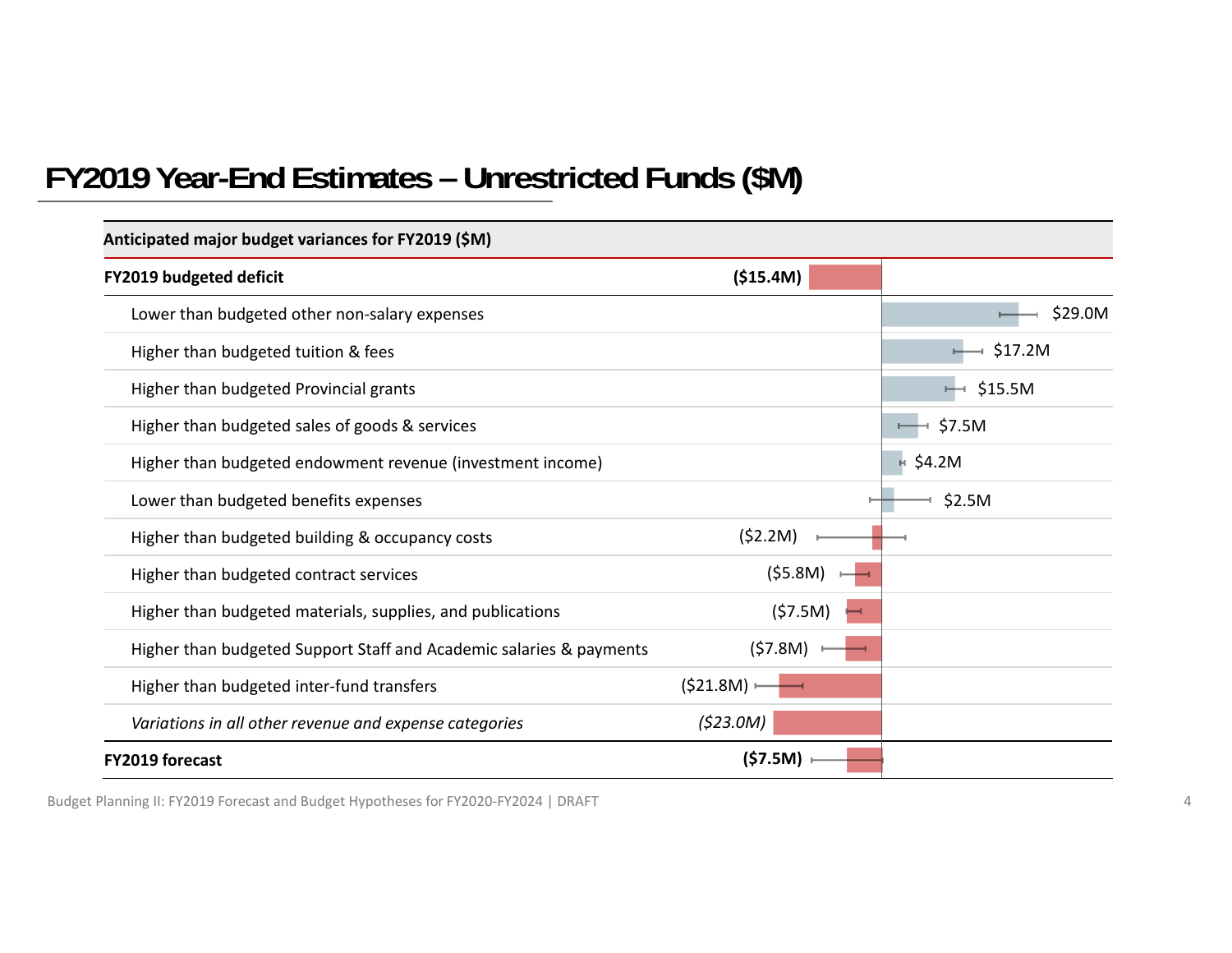### **FY2019 Year-End Estimates vs. Budget FY2019: Revenues**

- **FY2019 budget was built estimating revenues under the the government's former** funding policy.
- ▶ FY2019 year-end provincial grants and tuition and fees revenues are estimated using what is currently known about the government's new funding policy, outlines of which were published in July 2018 with ongoing discussions about key changes.
	- ▶ Significant increase of operating grant in FY2019 due to implementation of a new funding grid and government grant structure.
	- ▶ Temporary grants: \$4.2M for smoothing enrolment; \$2.1M for supporting engineering.
- $\blacktriangleright$  We originally coded <sup>a</sup> material cash inflow (around \$7M) as <sup>a</sup> transfer into the unrestricted fund. The FY2019 budget reflected this expectation. However, the inflow was subsequently recoded as endowment revenue, causing both revenue and expenses to appear \$7M higher than budgeted.
- ▶ Sales of goods and services are forecasted at \$7.5M above budget, but only about \$2M above FY2018 totals.

Budget Planning II: FY2019 Forecast and Budget Hypotheses for FY2020-FY2024 | DRAFT 5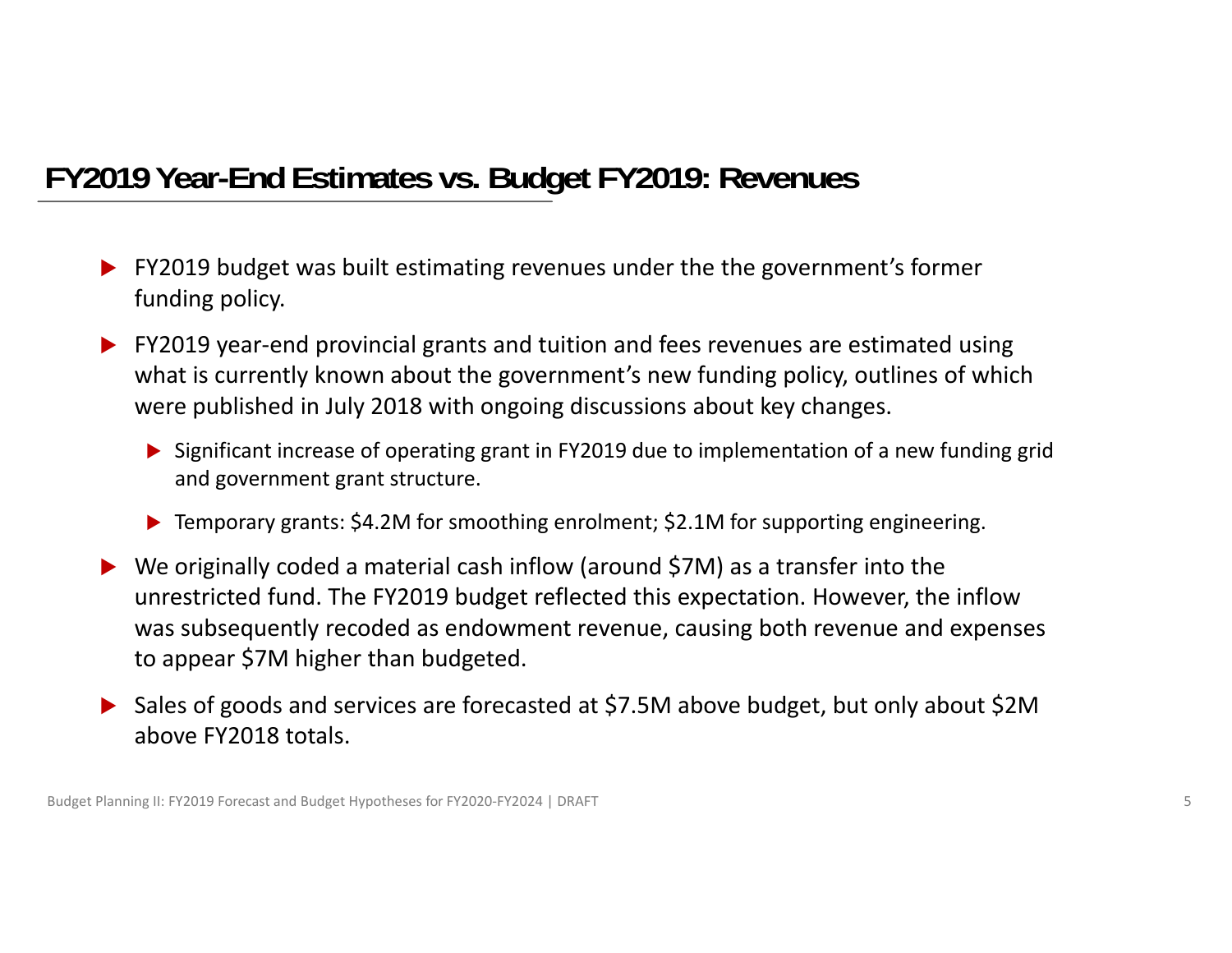### **Side by Side Comparison of Provincial Government Revenues (\$000)**

| Category                            | <b>Budget FY2019</b> | <b>Year-End Estimate</b><br><b>FY2019</b> | <b>Difference</b> |
|-------------------------------------|----------------------|-------------------------------------------|-------------------|
| <b>Teaching Grant</b>               | 301,652              | 333,624                                   | 31,972            |
| <b>Support Grant</b>                | 55,047               | 65,575                                    | 10,528            |
| <b>Facilities and Buildings</b>     | 58,968               | 61,777                                    | 2,809             |
| <b>Specific Grants</b>              | 14,659               | 8,262                                     | (6, 397)          |
| Enrolment Smoothing (new)           |                      | 4,186                                     | 4,186             |
| <b>General Fixed Costs</b>          | 2,432                | 2,809                                     | 377               |
| Other grants                        | 7,105                | 1,640                                     | (5,465)           |
| <b>Recoveries</b>                   | (107, 029)           | (111, 571)                                | (4, 542)          |
| Loi 100 - Productivity Cuts         | (3,899)              |                                           | 3,899             |
| <b>FY06 Reinvestment</b>            | 8,349                |                                           | (8, 349)          |
| <b>FY18 Additional Reinvestment</b> | 6,211                |                                           | (6, 211)          |
| <b>FY19 Additional Reinvestment</b> | 7,350                | -                                         | (7, 350)          |
| <b>Total</b>                        | 350,845              | 366,301                                   | 15,456            |

Budget Planning II: FY2019 Forecast and Budget Hypotheses for FY2020‐FY2024 | DRAFT <sup>6</sup>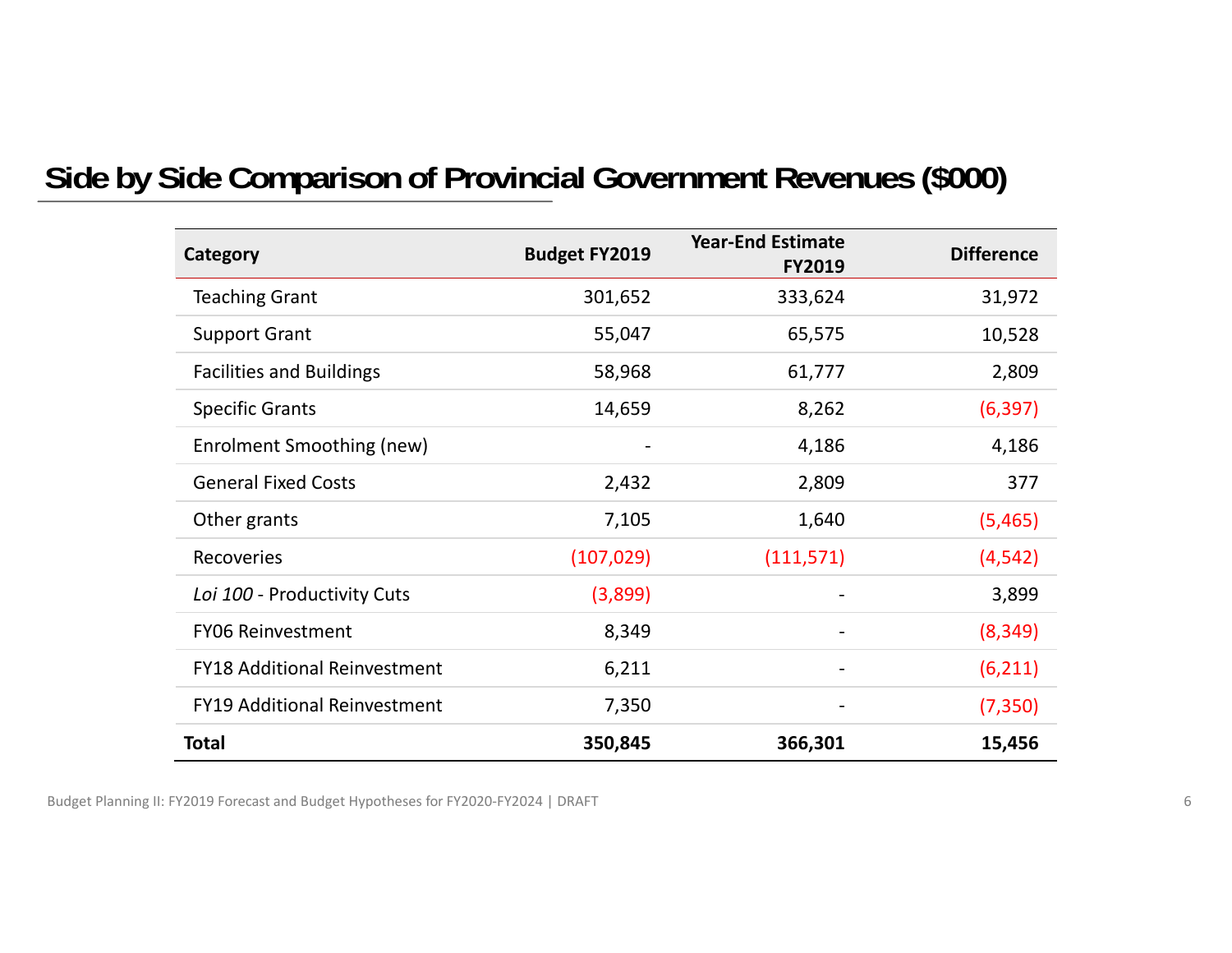### **FY2019 Year-End Estimates vs. Budget FY2019: Revenues (cont'd)**

- $\blacktriangleright$  Fall 2018 enrolment of deregulated international students surpassed target:
	- **FY2019 Budget based on admission and enrolment targets.**
	- ▶ Current estimate of deregulated headcounts are 206 above target (2,454 versus 2,248).
	- ▶ Positive impact on tuition, provincial grants (for FY2019 only), institutional fees and sales of goods and services revenues.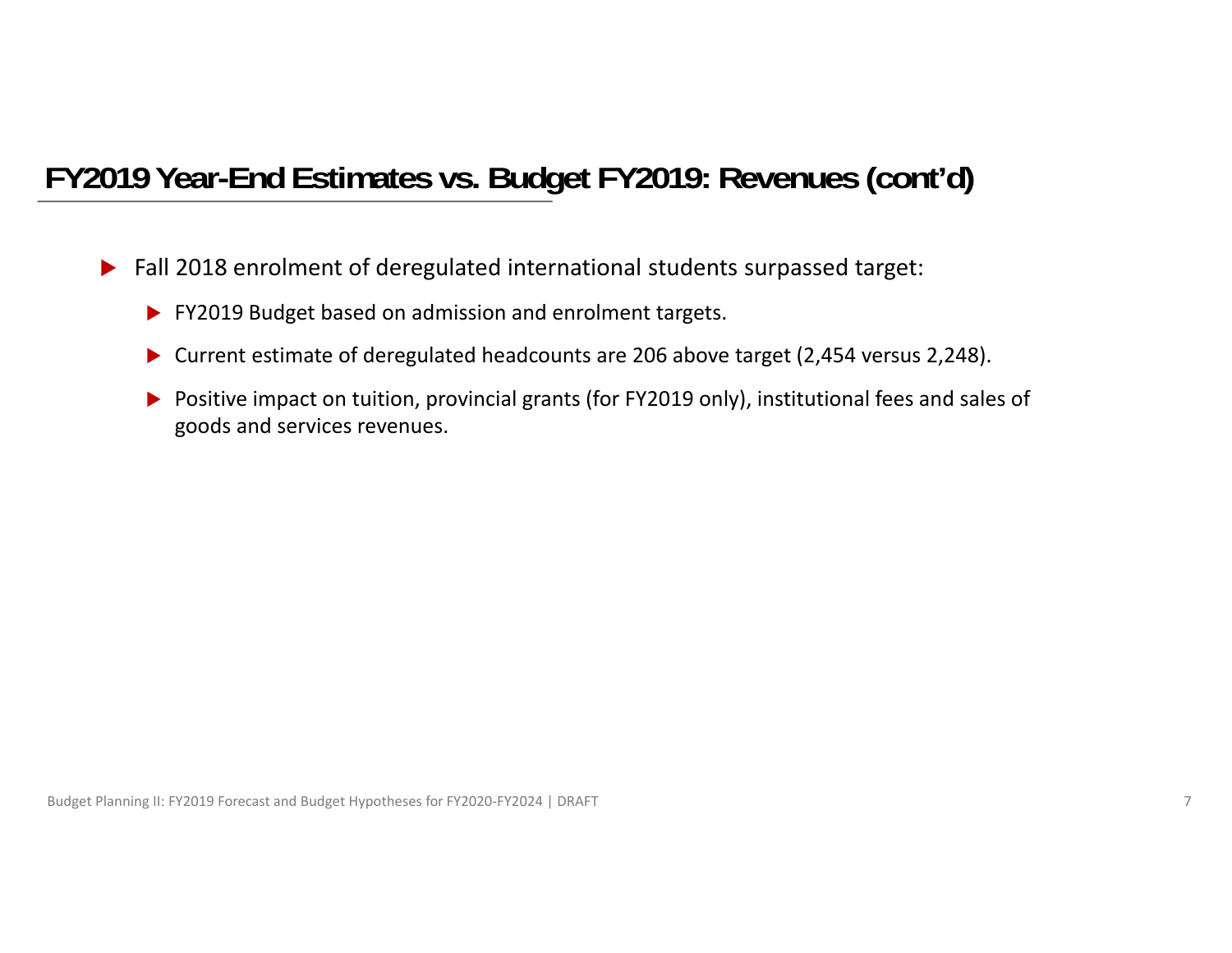### **FY2019 Year-End Estimates vs. Budget FY2019: Revenues (cont'd)**

| <b>Bachelors Enrolment (Headcounts)</b> |             | <b>FY2019</b>          |                |       |          |
|-----------------------------------------|-------------|------------------------|----------------|-------|----------|
|                                         | (Fall 2018) | Targets <sup>(1)</sup> | <b>Actuals</b> |       | Variance |
| Regulated programs                      |             | 22,195                 | 22,176         | $-19$ |          |
| Deregulated programs <sup>(2)</sup>     |             | 2,248                  | 2,454          |       | 206      |
|                                         |             |                        |                |       |          |
| <b>Total Bachelors Enrolment</b>        |             | 24,443                 | 24,630         |       | 187      |

#### **Graduate New Registrations (Headcounts ‐ Annualized)**

|                                  | <b>FY2019</b>  |             |          |
|----------------------------------|----------------|-------------|----------|
| (Fiscal Year)                    | <b>Targets</b> | Actuals (p) | Variance |
| <b>Total Masters</b>             | 2,304          | 2,414       | 110      |
| <b>Masters Non-Thesis</b>        | 1,313          | 1,375       | 62       |
| <b>Masters Thesis</b>            | 991            | 1,039       | 48       |
| Doctoral                         | 753            | 748         | $-5$     |
|                                  |                |             |          |
| <b>Total Graduate New Admits</b> | 3,057          | 3,162       | 105      |

 $<sup>(1)</sup>$  Regulated targets/actuals are derived from overall targets/actuals minus deregulated targets/actuals.</sup>

<sup>(2)</sup> Deregulated enrolment actuals are based on students who are billed deregulated tuition fees as of the end of FY2019 Q2. Newly admitted students have until the end of the first term to provide proof of citizenship/residency, and thus the number of those considered to be deregulated may decrease slightly from what is shown here. (p) projected: FY2019 new registrations to graduate programs are projected based on the sum of Summer/Fall 2018 new registrations as at October 15 census and Winter 2019 confirmations as at October 25.

Budget Planning II: FY2019 Forecast and Budget Hypotheses for FY2020-FY2024 | DRAFT 8 and the state of the state of the state of the state of the state of the state of the state of the state of the state of the state of th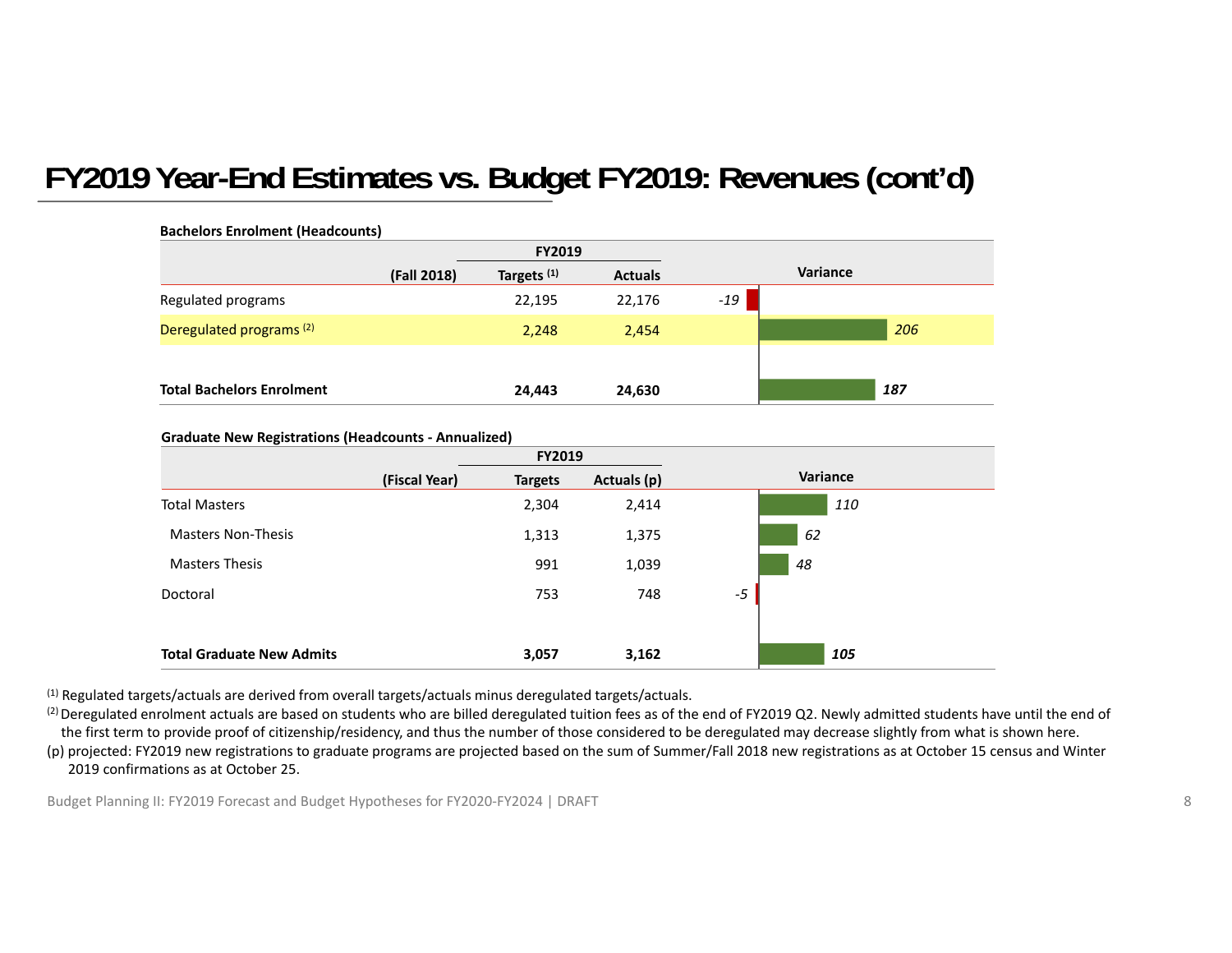### **FY2019 Year-End Estimates vs. Budget FY2019: Expenses**

- Since FY2016, budgets have been built with the assumption that units would meet their mandate cuts and salary mass reductions (\$15.0M). Units have been allowed to spread out their reductions over time. This flexibility has led to expenditures that exceed our budget.
- FY2019 year‐end estimates for self‐funded operating funds (non 1A funds) are less optimistic than budgeted:
	- ▶ The FY2019 year-end estimate forecasts a surplus of \$1.4M for these self-funded unrestricted funds (vs. <sup>a</sup> surplus of \$7.8M in Budget FY2019).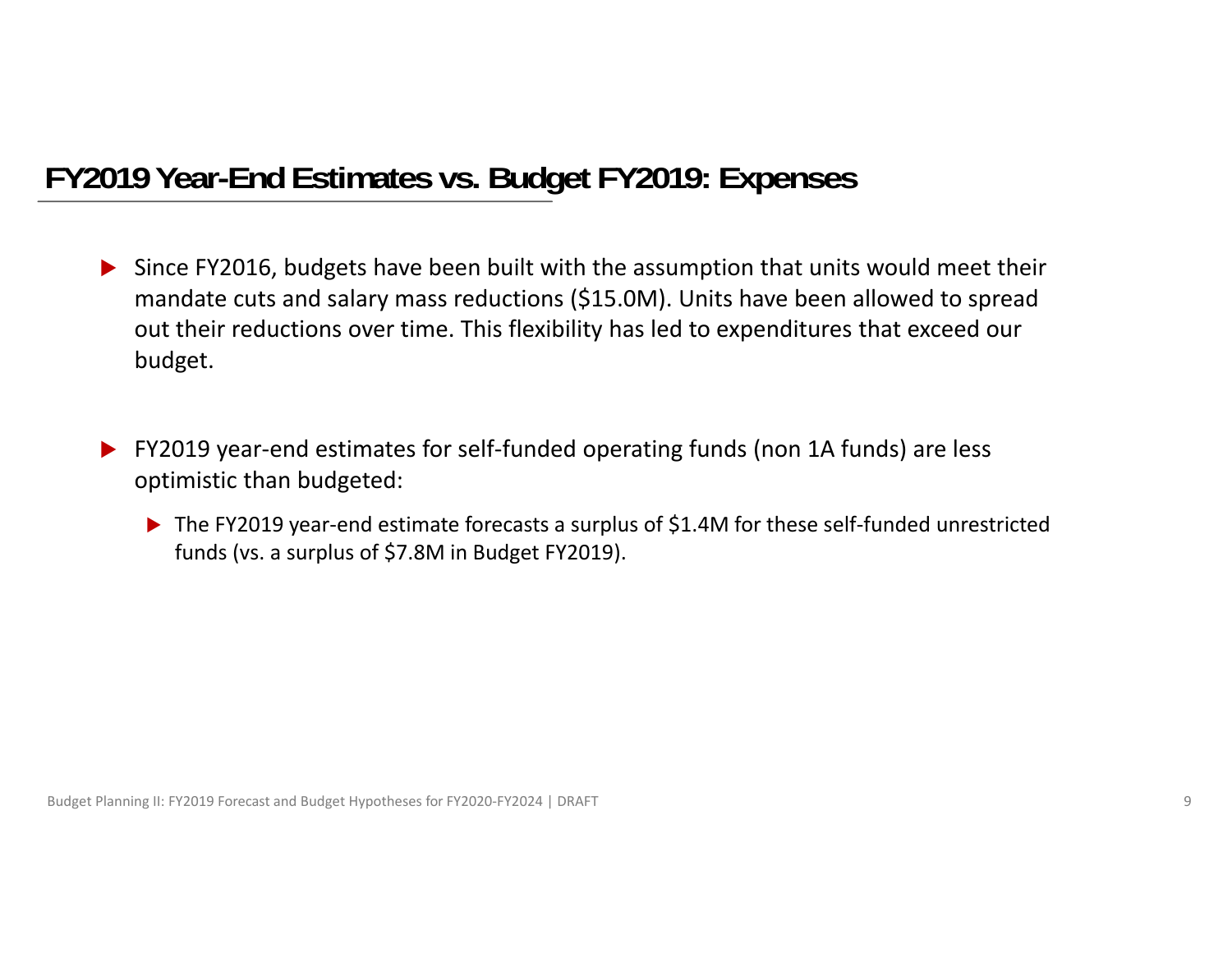# **Looking Ahead: FY2020-FY2024**

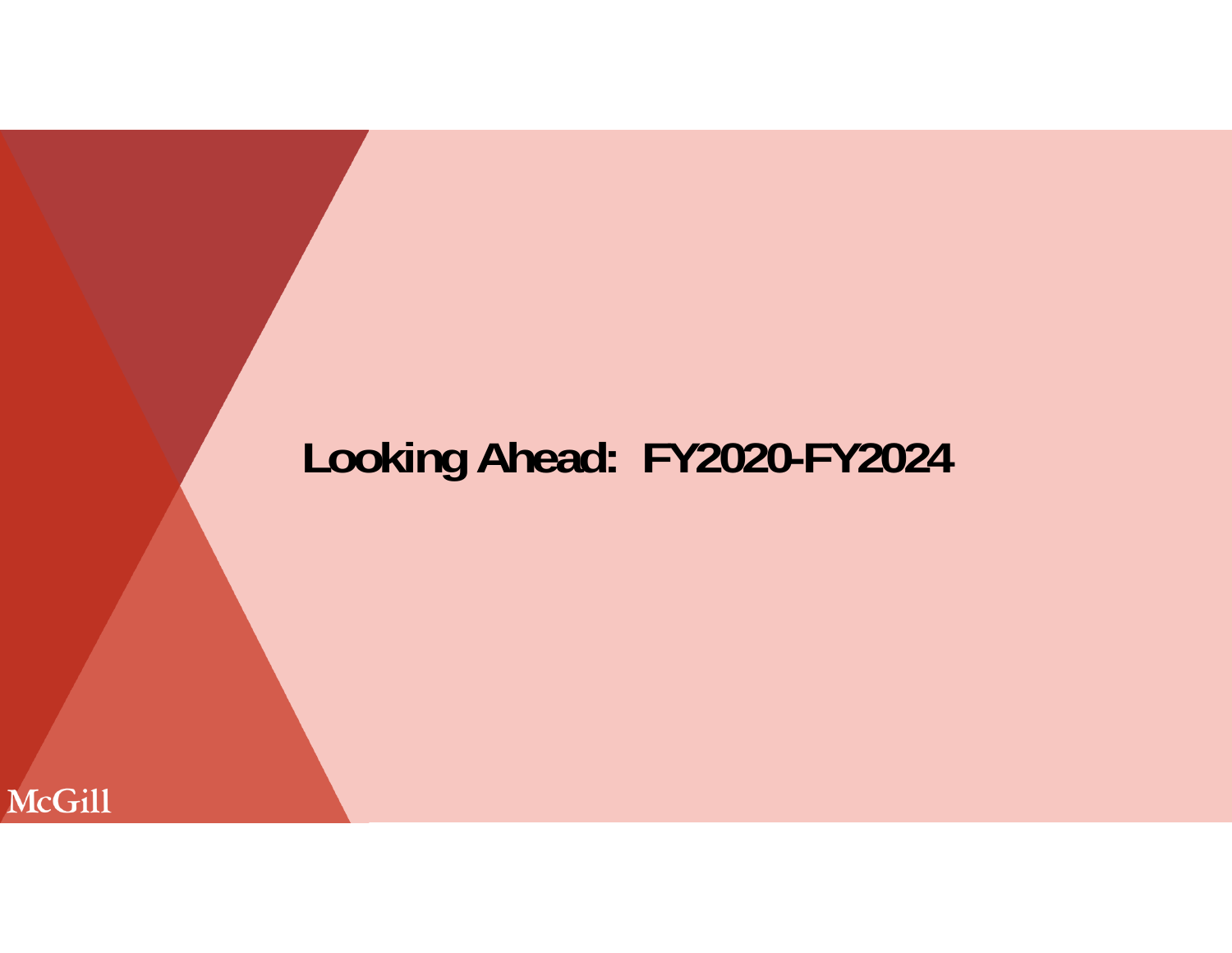### **Looking ahead FY2020-FY2024: Operating Revenues**

- $\blacktriangleright$  McGill expects to maintain the enrolment goals set out in the Strategic Academic Plan:
	- Maintain undergraduate enrolment and increase graduate enrolment.
	- Maintain share of international students within undergraduate enrolment between 25%‐30%.
- $\blacktriangleright$  In FY2020, first‐cycle and non‐research second cycle international students will be deregulated:
	- ▶ Suppression of teaching, support, and building and grounds grants for deregulated students.
	- $\blacktriangleright$  Tuition fees to offset the loss of these grants over time as we continue to adjust tuition rates for deregulated students in line with the market—a slight decrease expected in FY2020, with gradual increases afterward.
	- ▶ Temporary transition grant to new funding policy: \$2.1M in FY2020 and \$1.1M in FY2021.
	- **Tuition elasticity study by major disciplines in progress.**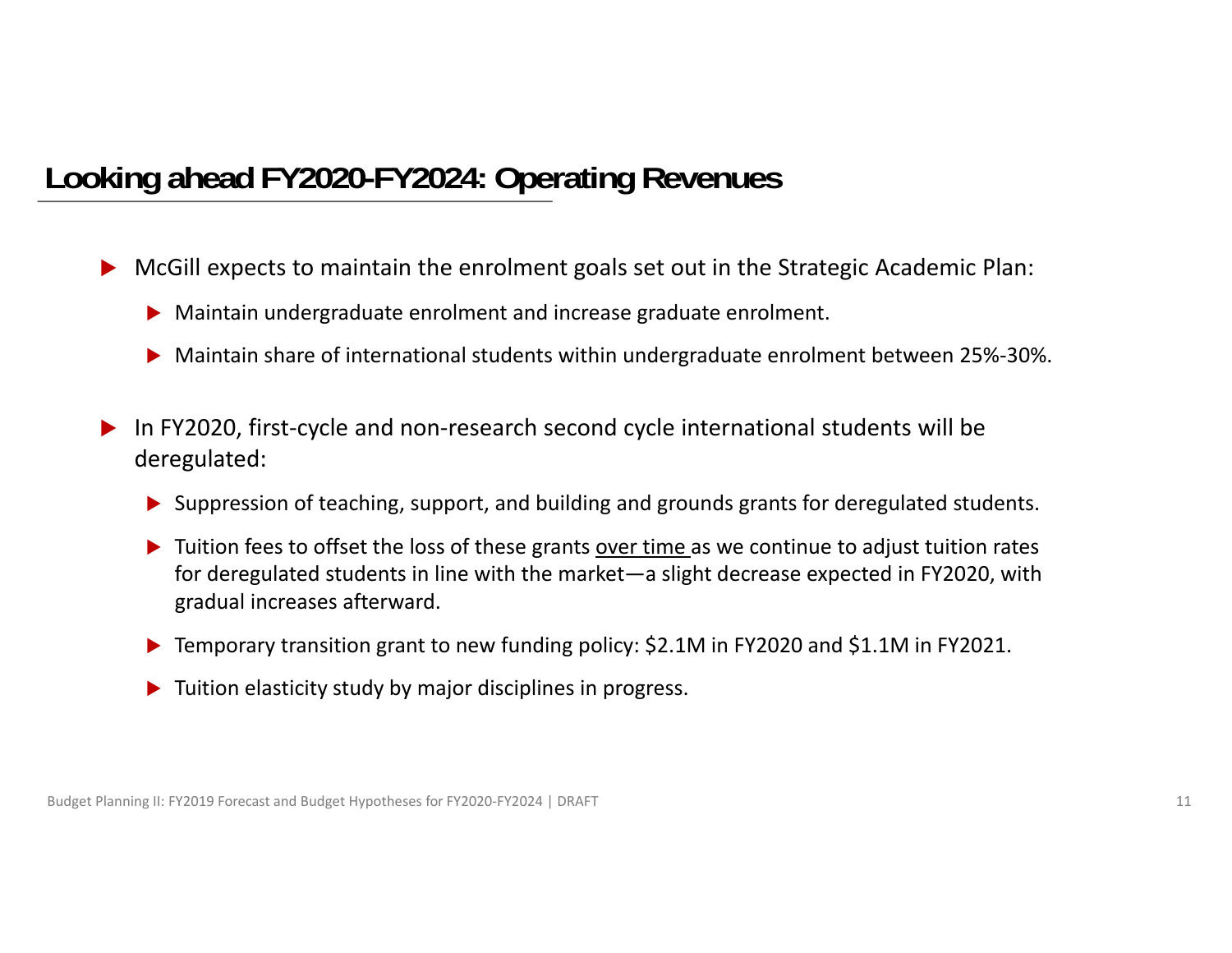### **Looking ahead FY2020-FY2024: Operating Revenues (cont'd)**

- McGill is continuously refining its revenue estimate for its largest revenue category. The amount that we receive from the ministry on <sup>a</sup> monthly basis is based on its historical expectations, and does not match the amount being generated by our current student cohort. Our forecast reflects the latter, even though these corrections will only appear in the government grant two years from now.
- McGill will need to change the way it looks at revenue allocation in order to meet strategic challenges.
	- Are our budget rules maximizing our ability as an institution to meet our challenges?
	- Are we effectively using our revenues in such a way that allows us to meet our challenges?
	- ▶ Are we taking advantage of changes in personnel or structures to re-examine the way we do things? To find better ways?
	- $\blacktriangleright$  Is incremental revenue being shared in as efficient a way as possible with our academic units?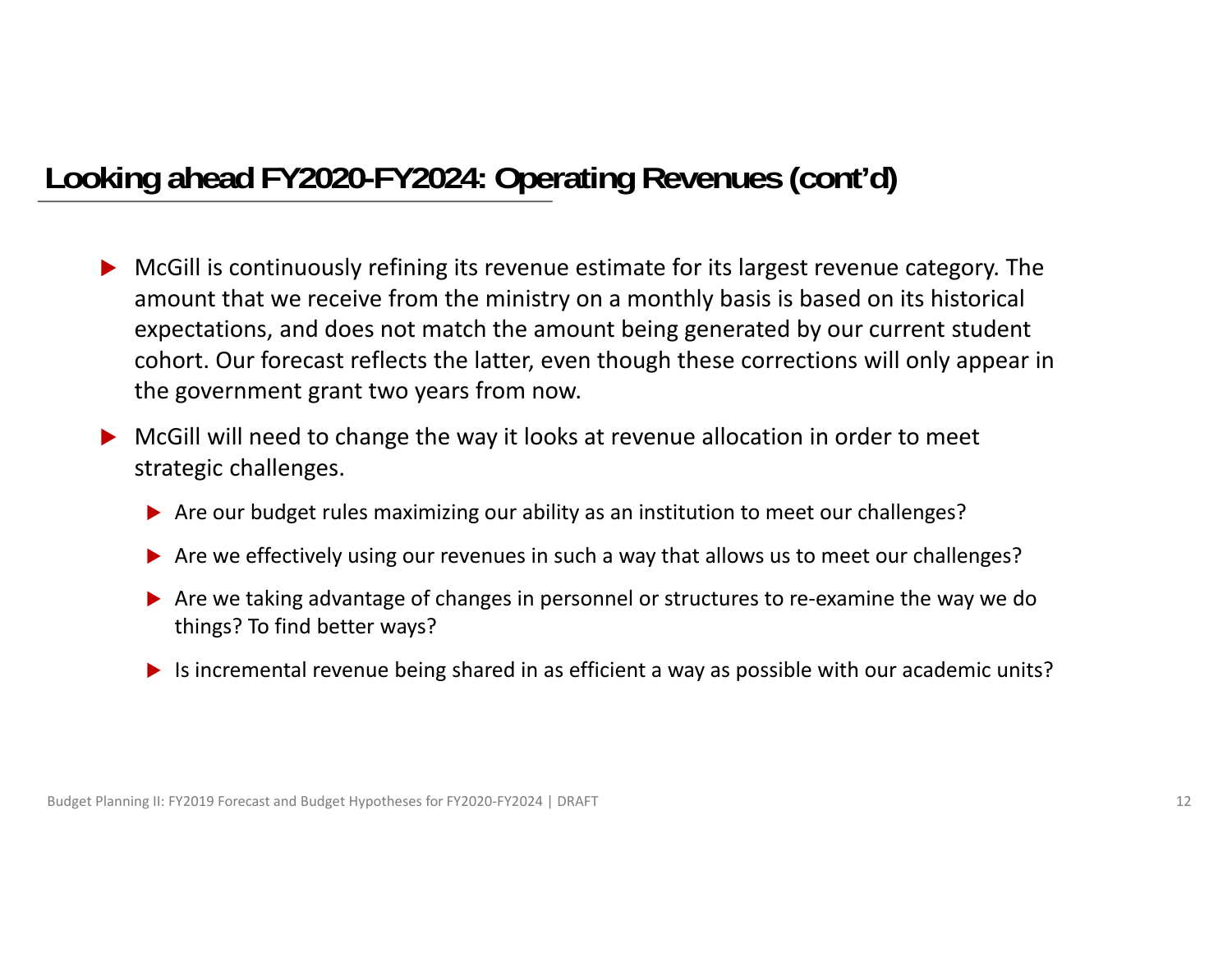## **Looking ahead FY2020: Operating Expenses**

#### **FY2020:**

- $\blacktriangleright$ Salary policy (including associated benefits) is estimated at \$15M.
- $\blacktriangleright$  Approved permanent and temporary allocations for strategic initiatives, structural deficit of units, and incompressible expenses of \$11.6M.
- $\blacktriangleright$  First instalment of \$11.5M in amortization fund for future bond repayment is due in FY2020 and sourced from operating revenues.
- $\blacktriangleright$ Pay equity investigation is in progress.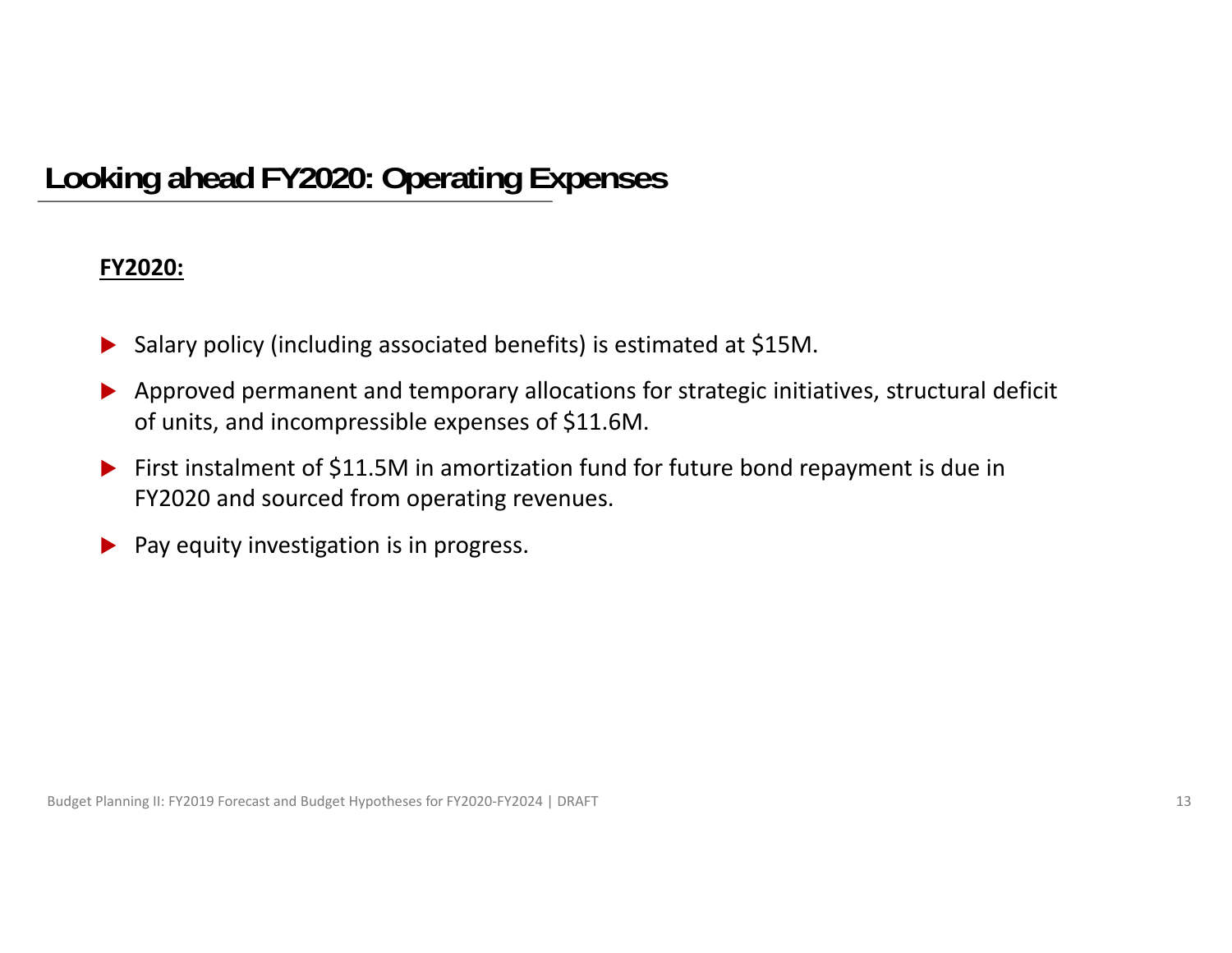### **Looking ahead FY2020-FY2024: Operating Expenses**

#### **FY2020‐FY2024:**

- Units asked to fully fund permanent positions with permanent budget in preparation for Budget FY2020.
- ▶ HR-led consultation with Faculties/administrative units to identify root causes of increased administrative and support staff hiring.
- $\blacktriangleright$  Annual repayment of \$23M starting in FY2021 in amortization fund for future bond repayment.
- $\blacktriangleright$ Strengthen oversight of capital projects funded by operating revenues.
- $\blacktriangleright$  Strengthen oversight of funds expected to be self‐funded—especially those running deficits.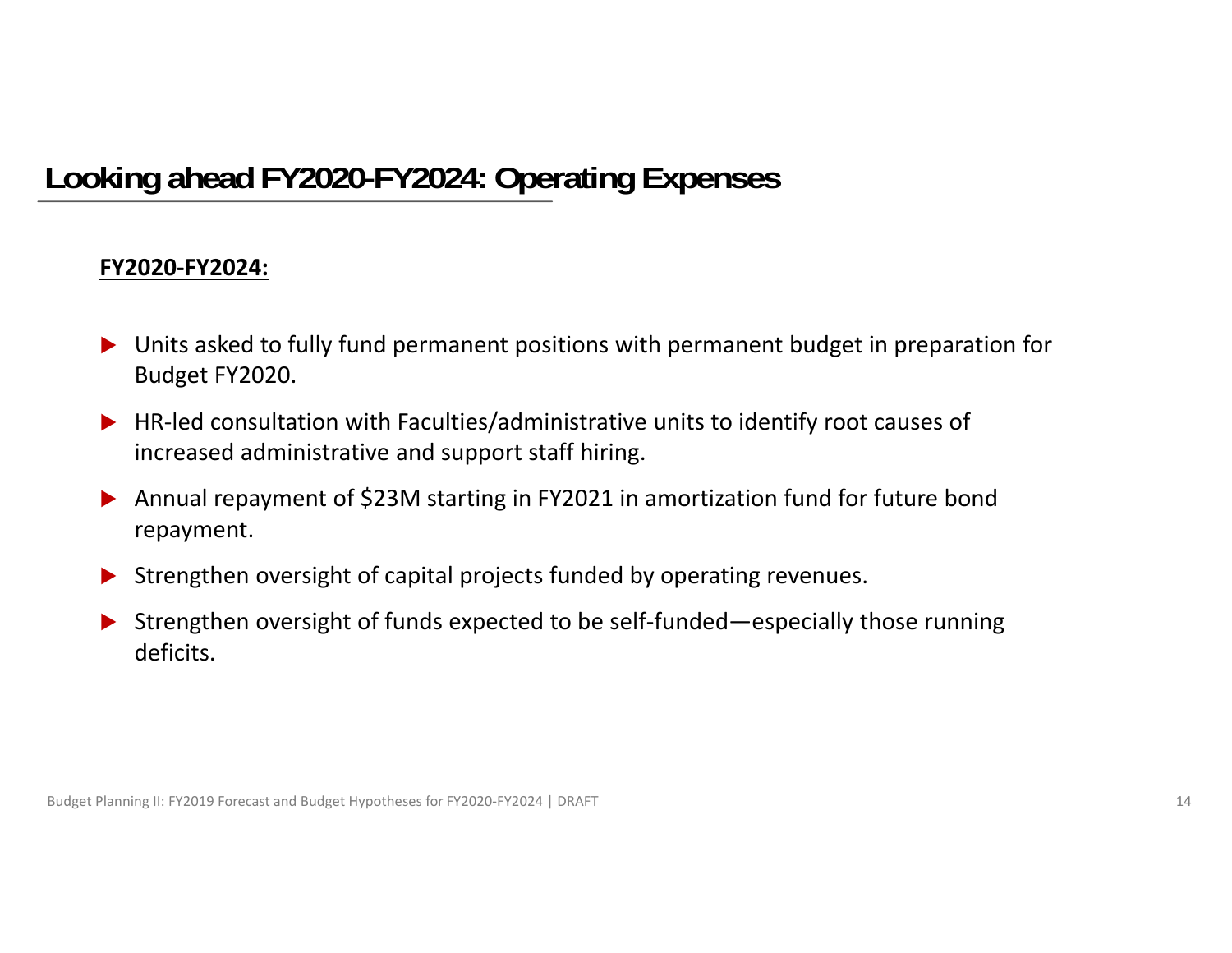### **Looking ahead FY2020-FY2024: Revenue Risks/Unknowns**

- $\blacktriangleright$  Incomplete implementation plan for new funding policy by government:
	- ▶ Ongoing discussions vis-à-vis adjustments being considered by the government to the new funding policy.
	- Proactive involvement in discussions with the government and policy modelling/data analysis.
- $\blacktriangleright$ Success of the University in applying its enrolment plan for Fall 2019.
- $\blacktriangleright$  Success of the University in developing optimal pricing strategy for tuition fees for deregulated students by program and in delivering on this strategy.
- $\blacktriangleright$ Profitable financial management of self‐funded operations.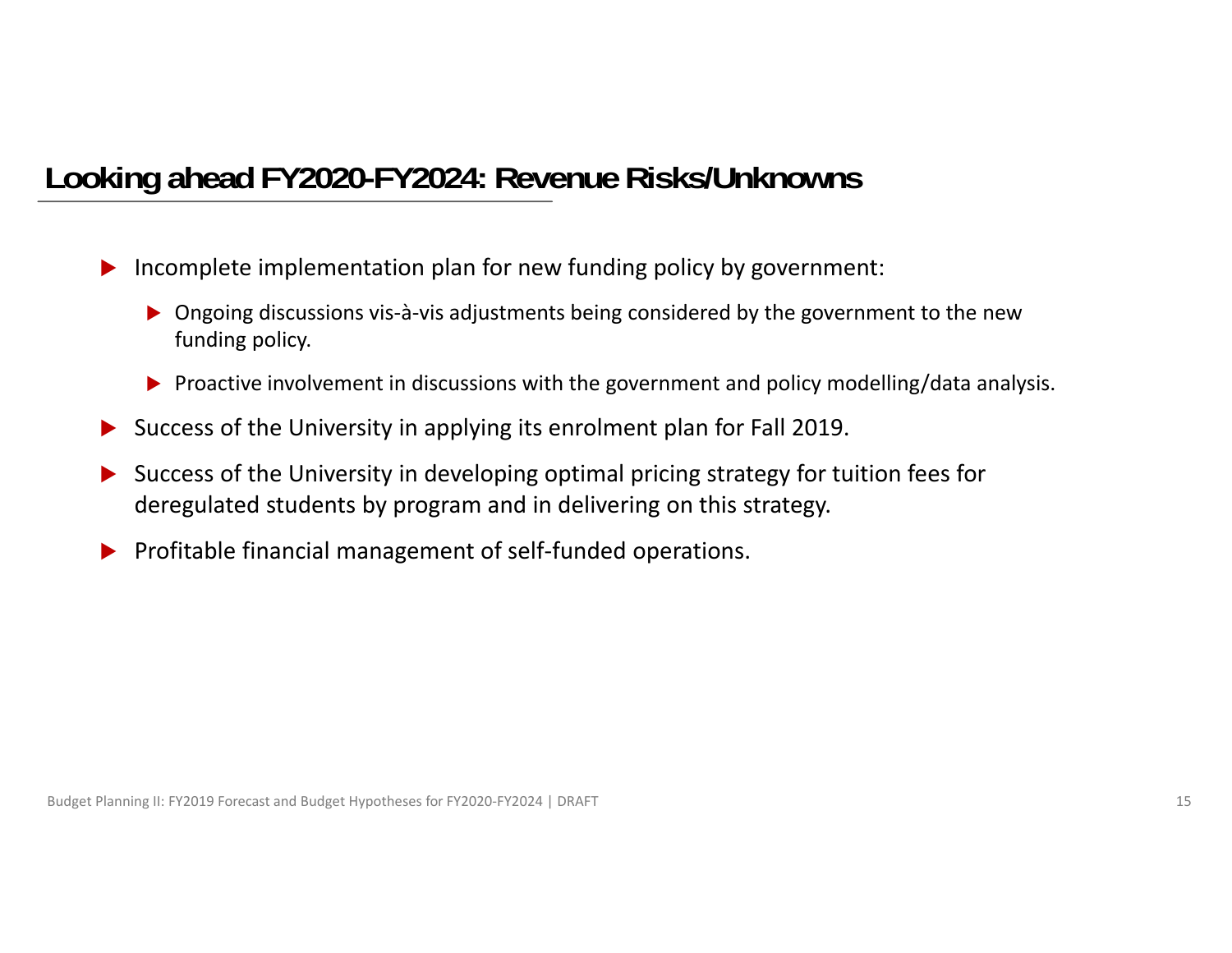### **Looking ahead FY2020-FY2024: Cost Risks/Unknowns**

- ▶ Success of efforts to identify causes of increased hiring, appropriate planning to reach desired staffing levels, and application/monitoring of targeted staffing levels.
- $\blacktriangleright$  Unprecedented capital projects, including IT investments, either in progress or in planning.
	- ▶ Estimates of total capital project costs including cost of staff time providing significant support to capital projects and funded from operating funds.
- $\blacktriangleright$ Increases in interest rates in past two years impact borrowing costs.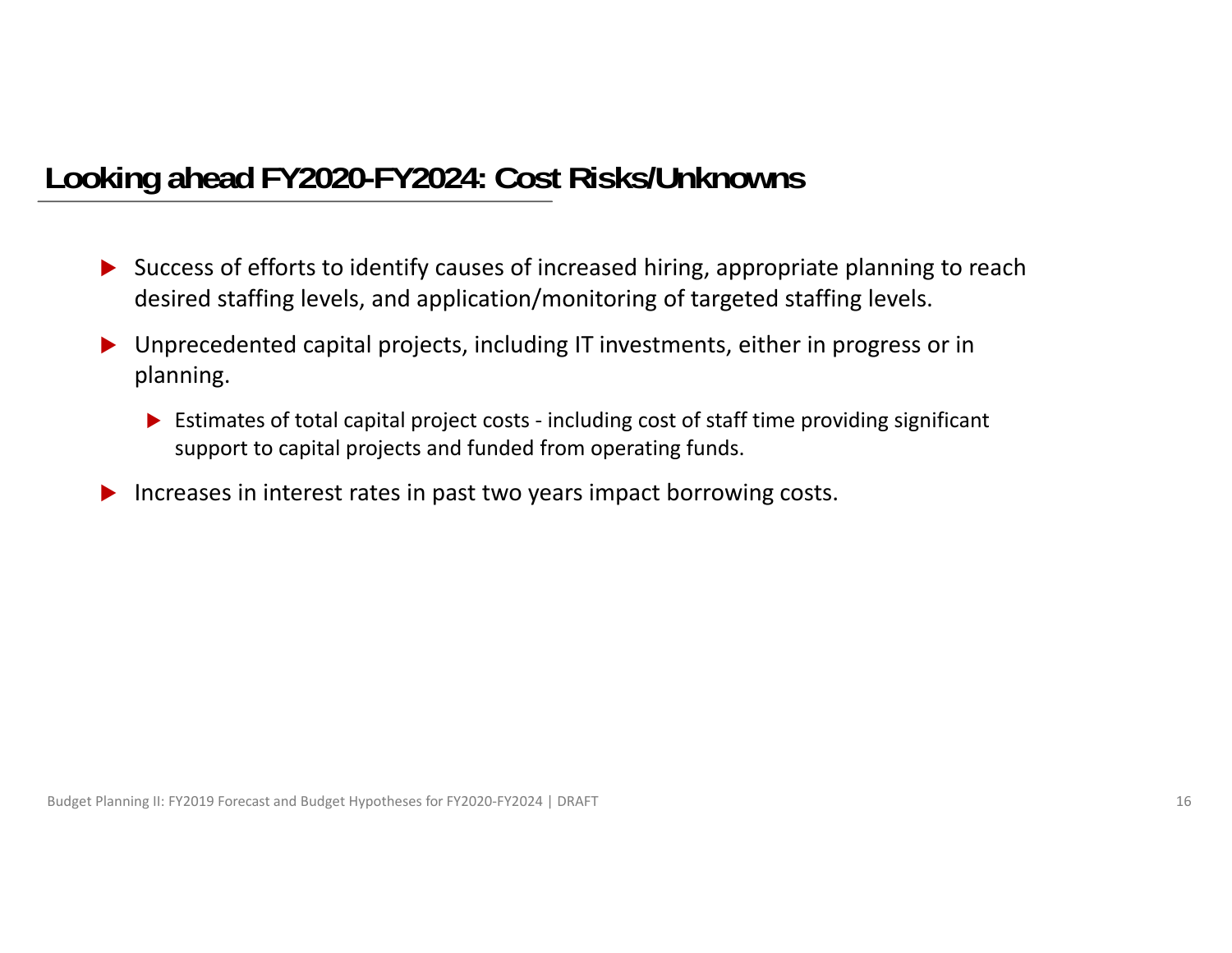### **Looking ahead FY2020-FY2024: Research Revenues**

- $\blacktriangleright$  Increase in federal funding for research until 2022‐2023 announced in Budget 2018, including an additional \$925M over five years for the tri‐councils:
	- ▶ McGill's share of increased funding will depend on success of its applications.
	- ▶ Federal government supports indirect cost of research (i.e., operating costs of research) at a rate that is insufficient to cover the indirect costs of these activities.
	- **McGill covers gaps in indirect costs of research using its other sources of revenues, including** operating funds.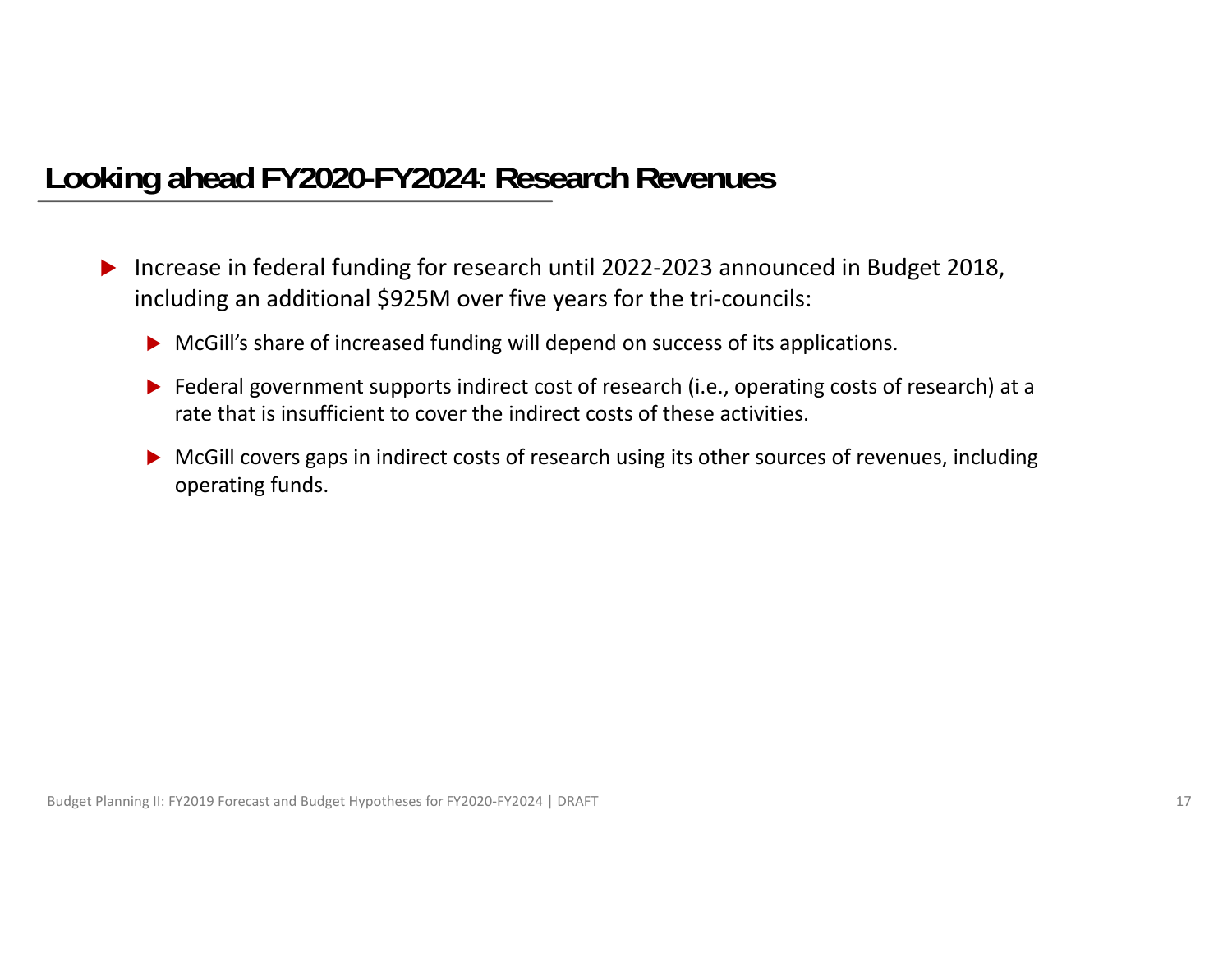### **Looking ahead FY2020-FY2024: Fundraising**

- **Possible impact of donations on the operating fund:** 
	- $\blacktriangleright$  Donations may be conditional on university matching.
	- ▶ Donors may expect personalized management of donations without such operating costs covered by the donation.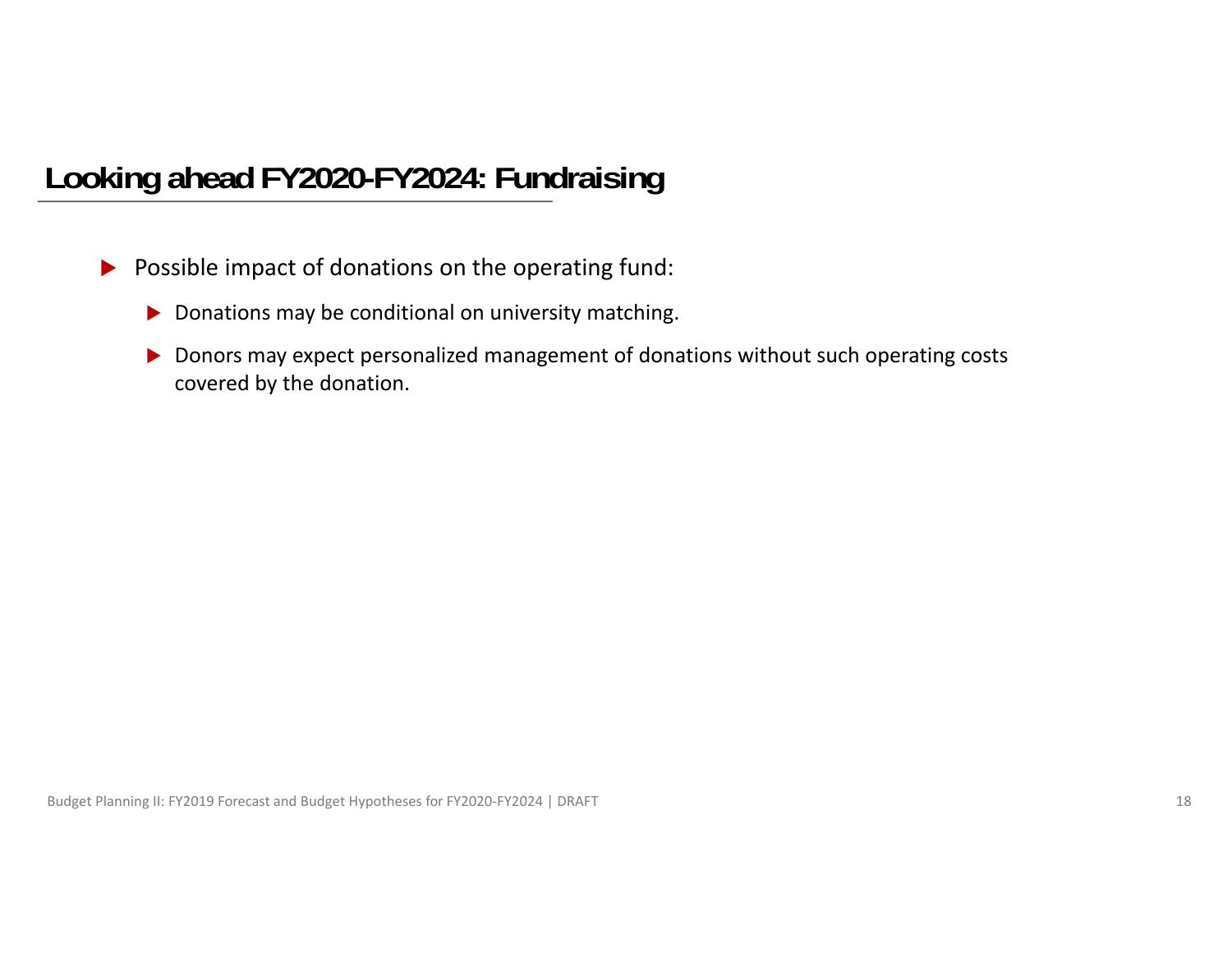### **A Final Note**

- ▶ This financial outlook informs our understanding of the resources the University has to achieve its academic mission.
- ▶ The effectiveness of available resources in achieving the University's academic mission also depends on current internal policies (i.e., both their design and application) and on non‐financial drivers.
- $\blacktriangleright$  The University is developing Business Intelligence that enables the ability to link University resource use with achievement of the academic mission of the University:
	- ▶ Data production
	- ▶ Data governance
- $\blacktriangleright$  The University must ensure that its staff has the required financial skills to process budget transactions correctly, technical skills to use detailed data beyond pre‐formatted reports, information management skills, and ability to transfer institutional memory or know where to obtain it.